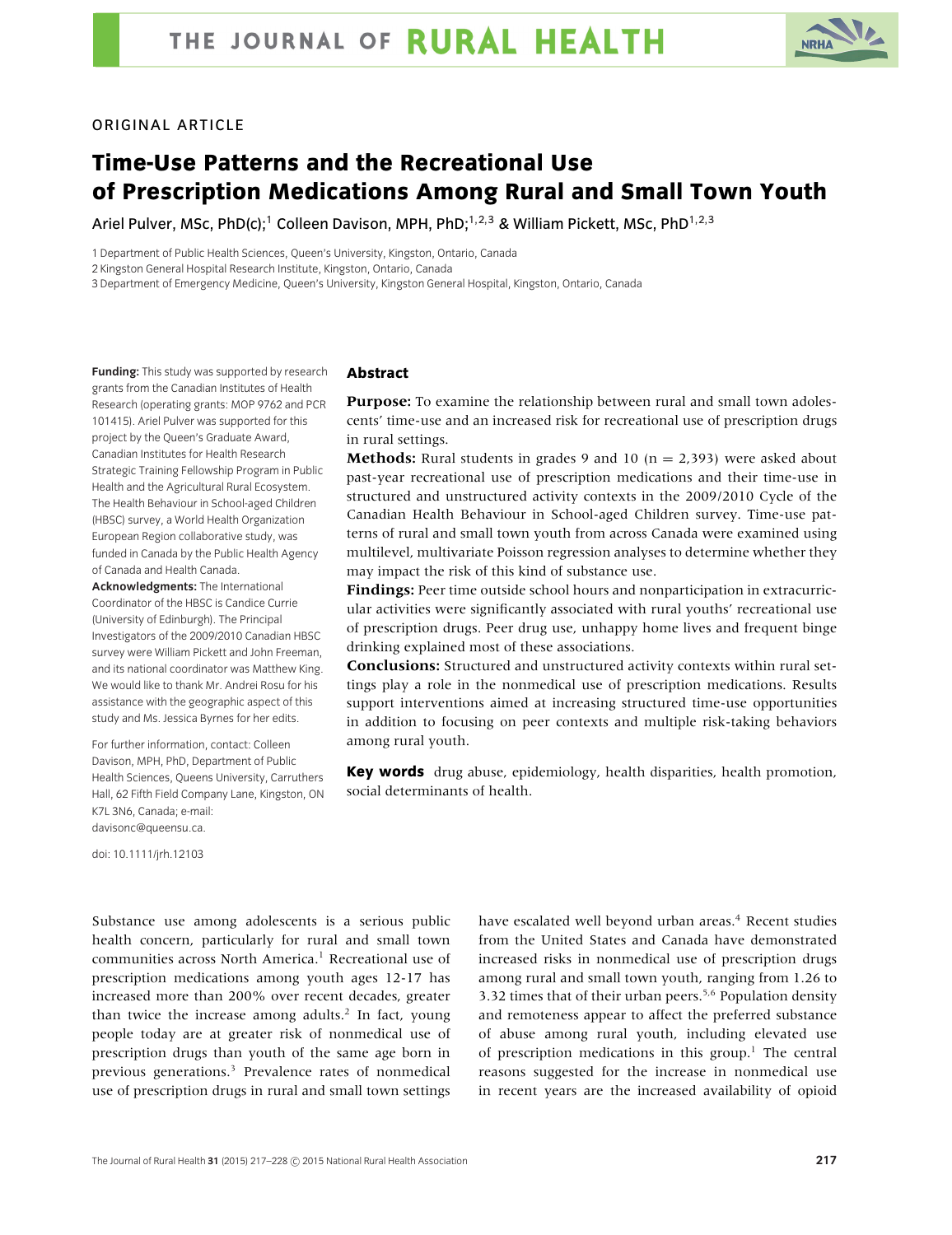analgesics in the general population<sup>7</sup> compounded by the perceived safety of these medications for nonmedical use among teens.<sup>8</sup>

While this increase in nonmedical use of prescription drugs is problematic, risk factors for this emerging type of substance use remain understudied in these contexts. In Canada, the National Advisory Committee on Prescription Drug Misuse released a report in 2013 calling for investigations addressing knowledge gaps surrounding geographically remote and rural populations and the nonmedical use of prescription drugs.

Over the past 40 years, social scientists have focused a great deal of effort on studying young people's familial, peer, school, and community experiences in order to understand risk behaviors such as substance use. Hirschi's Control Theory of Delinquency is one seminal theoretical perspective.<sup>9</sup> This theory emphasizes the importance of social relationships and social or community engagement in the prevention of, or participation in, risk behaviors. The degree to which a youth will exhibit deviant behaviors varies by their commitment to more conventional behaviors such as academics or extracurricular activities.<sup>9</sup> Many researchers have quantified the relationships described by Hirschi, and much empirical work has examined structured and unstructured activity contexts in relation to deviant behavior.<sup>10-12</sup> The following section will outline the contribution of time-use in structured and unstructured contexts to adolescent risk behaviors, including time with family, time with friends after school and in the evenings, and time in organized extracurricular activities.

### **Time With Family**

Familial relationships are highly influential in shaping youth behaviors, with links to dual versus single parenthood,  $6,13$  parental supervision and involvement,  $14,15$  and time spent with family.<sup>16</sup> Time spent with family during meals has been identified as a way to operationalize the measurement of parental closeness and monitoring.<sup>17</sup> Mealtimes can offer opportunities for parents to learn about their children's lives, facilitate communication and trust-building, and identify problematic behaviors such as substance use.<sup>17</sup> In a large national study of grade  $6$ through 12 students in the United States ( $n = 99,462$ ), frequent family dinners (5-7 times per week) were inversely associated with the occurrence of high-risk behaviors such as frequent illicit drug use and drinking.<sup>18</sup> A recent systematic review identified strong associations between less frequent family meals and the occurrence of risk behavior.17 While a rural analysis of substance use and the frequency of family meals is lacking, parental monitoring is a concern for rural families as cited in a recent study of rural parent-adolescent dyads.<sup>19</sup>

# **Time With Friends**

Time spent with friends may occur in structured contexts, such as at school, in a supervised home, or in organized activities. However, between the ages of 10 and 18, youth gain independence and begin to spend more time with friends in unstructured activities, $20$  which may increase their risk of problem behavior.<sup>15,21,22</sup> In a study of 438 early adolescents in 3 mid-sized US cities, Pettit et al found that the amount of time spent unsupervised with peers in the *afterschool* period predicted behavioral problems,<sup>15</sup> while links have also been established with substance use.<sup>21</sup> Previous research using data from the Health Behaviour in School-aged Children Study indicated that youth who spent 5 or more evenings out with friends each week were more likely to drink alcohol each month and smoke daily.<sup>22</sup> Other researchers found that youth who spend most time with their friends in street or park settings reported higher rates of substance use than those who spend most time with their friends at school.<sup>14</sup>

## **Extracurricular Participation**

Extracurricular activity contexts differ from unstructured contexts because they are often accompanied by adult supervision, rules, constraints, and goals emphasizing skill-building.<sup>23</sup> Extracurricular participation has been repeatedly linked with positive outcomes in academic performance, school-related affect,<sup>24</sup> self-worth and self-concept, $12$  and reduction in adverse behaviors such as violence<sup>11</sup> and smoking.<sup>25</sup>

The opportunity for extracurricular participation in rural schools or communities may be more limited than in larger communities. Schools with fewer opportunities for participation in extracurricular sports display increased signs of high-risk behaviors including arrests, births and the incidence of sexually transmitted infections.<sup>26</sup> A number of studies have indicated that rural adolescents often find their communities lacking in structured recreational opportunities<sup> $27,28$ </sup> and spend much of their leisure time in the home with friends, where they report accessing and using substances and sharing them among peers.29

Due to the marked increase in the availability of these prescription medications, $7$  the perceived safety of these drugs among youth, $8$  and suggestions that this type of substance use is elevated in rural settings<sup>1,6</sup>—an understanding of the risks in a rural setting around this type of substance use is needed. Previous studies indicate that youth who spend time with their parents, peers in structured contexts, and participate in extracurricular activities are at lower risk for using substances in general. This has yet to be specifically studied in a rural context with regard to the recreational use of prescription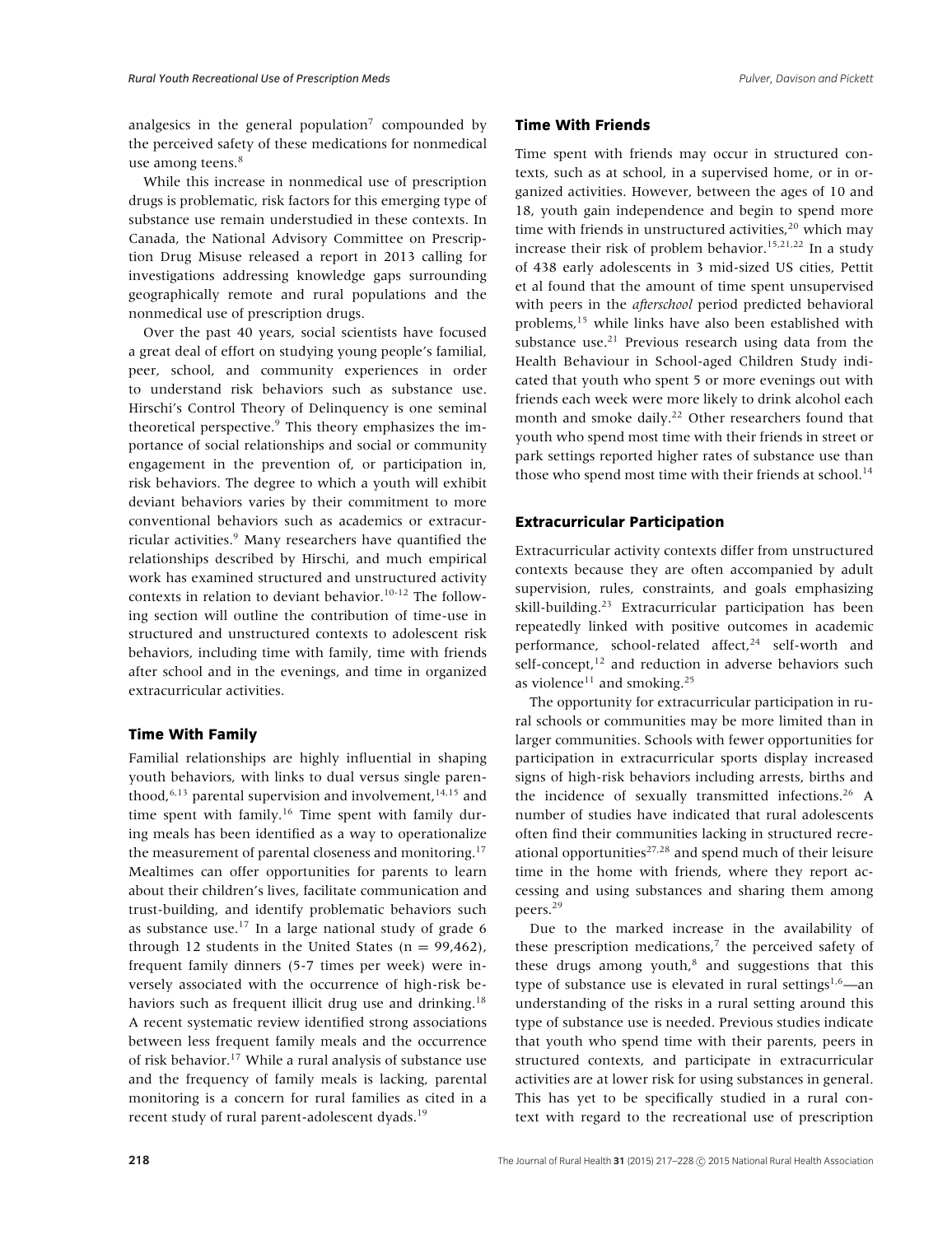medications. Therefore, the aim of this study was to examine the relationship between 4 contexts of rural and small town adolescents' time-use (family meals; time with friends after school; time with friends in the evenings; and extracurricular participation) and the nonmedical use of prescription drugs. It is anticipated that results from this study may help to identify time-use patterns and highlight how these may be affecting the recreational use of prescription medication. These findings can inform priority setting exercises for educational and community policy makers in rural and small town contexts.

# **Methods**

# **Data Source**

The Health Behaviour in School-aged Children Study (HBSC) is an international survey conducted in 43 countries in collaboration with the World Health Organization. The data source for this study was the 2009/2010 cycle of the Canadian HBSC.

# **Study Sample**

There were 10,429 secondary school students ranging from 14- to 16-years old in grades 9 and 10 sampled in the Canadian HBSC. All Canadian provinces were sampled, excluding Prince Edward Island and New Brunswick. The study used a 2-stage cluster sample design where the school was the basic cluster. Active or passive consent was obtained depending on the school boards' policies for conducting classroom-based research. A geographic location for each student was ascertained by school postal code. The HBSC sample included 2,393 students living in rural and small towns as per Statistics Canada definitions (population *<*10,000).30

# **Exposure Variables**

The current study focused on 4 different areas of young people's time-use: time with friends after school and in the evenings, time in extracurricular activities, and time with family. Students indicated how many days per week they spend time with friends right *after school (Question: How many days a week do you usually spend time with friends right after school? Answers: 0 d; 1 d; 2 d; 3 d; 4 d; 5d)*. Responses were categorized into few days (0-1), some days (2-3), and most days (4-5). Students also indicated the frequency to which they spend *evenings* out with friends. *(Question: How many evenings per week do you usually spend out with your friends? Answers: 0; 1; 2; 3; 4; 5; 6; 7 evenings)*. Responses were categorized into few evenings  $(0-1)$ , some evenings  $(2-4)$ , and most evenings  $(5-7)$ .

While similar variables and categorizations have been used in studies of unstructured peer time and substance use risk, $22$  we acknowledge that time with friends in these hours may indeed occur in structured or supervised contexts. Therefore, some misclassification is plausible, although we expect this would bias our effect estimates towards the null hypothesis.

Time spent in extracurricular activities was determined by asking students if they participate in sport teams, voluntary service, political organizations, religious groups, or other extracurricular activities (*Question: Are you involved in any of these kinds of clubs or organizations? Answers: yes or no for each of the following—I am not involved in any kind of club or organization; sport club or team; voluntary service; political organization; cultural association [music, science or other]; church or religious group; youth club; other club)*. Students were considered to be involved in extracurricular activities if they responded yes to at least one type of extracurricular activity; otherwise they were considered as not involved.

For time spent with family, students specified the number of times per week their family sits down at the table together for family dinners (*Question: On average, how many times per week does your family sit down at the table together for dinner/supper? Answers: 0; 1; 2; 3; 4; 5; 6; 7)*. Responses were grouped into few (0-1), some (2-4), and most (5-7). This categorization has been used previously in a large cross-sectional survey of family meals and the occurrence of risk behaviors among adolescents.<sup>18</sup>

# **Outcome Variable**

Nonmedical use of prescription drugs was ascertained by asking students if they have used either pain relievers, stimulants or sedative medications "to get high" in the past 12 months, and examples of each drug class were given. (*Questions: Have you ever taken one or several of these drugs in the last 12 months? Medication to get high: pain relievers [eg, Percodan, Demerol, Oxycontin, Codeine]; stimulants [eg, Ritalin, Concerta, Adderall]; sedatives/tranquillizers [eg, Valium, Ativan, Xanax]. Answers: never, 1-2 times, 3-5 times, 6-9 times, 10-19 times, 20-39 times, 40 times or more)*. If they indicated they had used at least one of the medications they were classified into "any use," and otherwise "no use."

# **Covariates and Other Potential Explanatory Variables**

Demographic variables including age, gender, and socioeconomic status (SES; low, average, and high) have been identified as important determinants of the nonmedical use of prescription drugs and are thus included as covariates.<sup>5,31</sup> Additionally, based on a review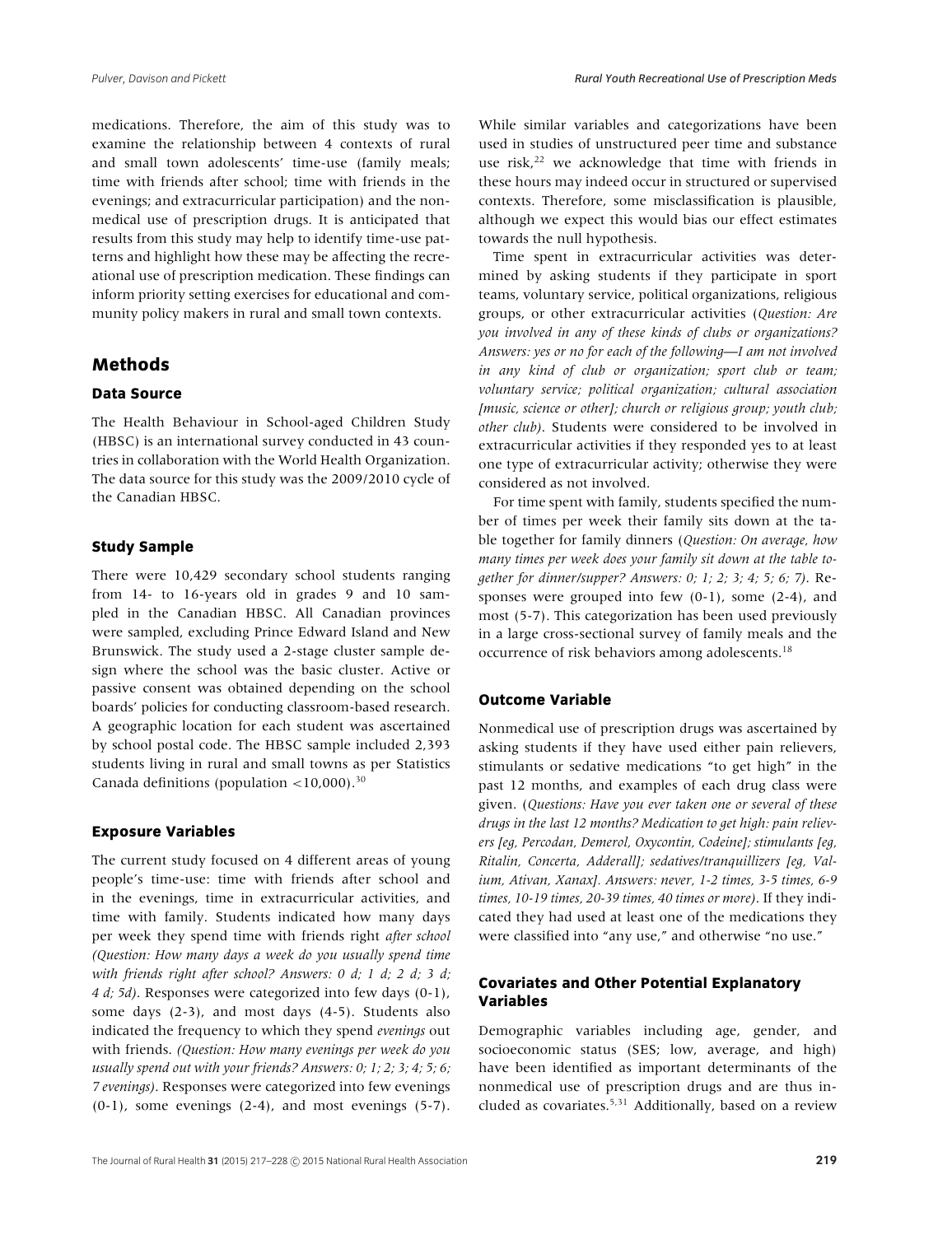of pertinent literature, factors associated with adolescent substance use and/or time-use were examined as explanatory factors in the relationships between the time-use variables and drug use outcome. These factors include items surrounding peer drug use or personal use of other substances,  $32$  emotional factors,  $33$  family structure, $^6$  cohesion, $^{31}$  and community features. $^{27,34}$ 

Specific covariates assessed in this study were: peer drug use (never/rarely, sometimes, often, I don't know); binge drinking (never or rarely, less than once per month, 2-4 times per month, more than twice per month); and past-year cannabis use (more than once or no use). Emotional well-being covariates included life satisfaction (Cantril ladder ranked 0-10; low life satisfaction  $\leq 6$ , high life satisfaction  $\geq 7$ <sup>35</sup> and school connectedness (based on an 8-item scale of attitudes toward school categorized into low, medium, or high). Family related covariates included having at least 2 adults living in the home (Y/N) and a self-reported happy home life (happy, unhappy, or neither).

Earlier work demonstrated variability in substance use by the distance between rural municipalities and urban centers.36 For this study, students living in rural and small town locations were classified into living in Metropolitan Influenced Zones (MIZ) as first defined by the Geography Division of Statistics Canada.<sup>30</sup> MIZ classifications relate to the degree to which urban centers influence rural and small town municipalities. They are measured by commuting flows and are founded upon principles of distance, adjacency and accessibility. "Strong" MIZ are rural and small town census subdivisions where 30%-50% of the employed labor force commutes to work in an urban center. "Moderate" MIZ (5%-30% commuting flow) and "Weak" MIZ 0.1% to *<*5% were also identified. In a "No Metropolitan Influenced Zone," none of the employed labor force commuted to work.<sup>30</sup> Areas of Weak and No Metropolitan Influence were combined into one group.

Finally, because some rural youth describe a lack of recreational opportunities in their communities, $27$  we investigated whether or not students' perceptions of whether there were places within their community to spend free time confounds the relationship between time-use and recreational prescription drug use (agree, neither agree nor disagree, disagree). Further measurement details about covariates can be found in the most recent HBSC National Report.<sup>34</sup>

#### **Survey Weights and Statistical Analysis**

Data were weighted by grade and province/territory at the analysis stage to ensure the sample remained nationally representative (weights ranged from 0.017 to 3.655).

Multilevel, multivariate Poisson regression was used to estimate relative risks (RR), employing generalized linear mixed models. The modeling philosophy was to build explanatory rather than predictive models of the relationships between rural adolescents' time-use and risk of recreational prescription drug use. Each time-use construct was therefore examined for its independent contribution to the outcome. Separate models were also conducted to avoid issues of collinearity between exposure variables.

Time-use predictors (frequency of spending time after school with friends per week, in the evenings with friends per week, family dinners per week, and involvement in  $\geq$ 1 extracurricular activities), sociodemographic covariates (age, gender, SES) and other potential explanatory risk factors (peer drug use, happy home life, life satisfaction, family structure, cannabis use, binge drinking, good places available to spend free time in community, school connectedness, metropolitan influence) were initially screened bivariately with the outcome variable of interest. We then investigated whether the bivariate relationships for our time-use predictors and nonmedical use of prescription drugs persisted or changed when adjusted for sociodemographic covariates.

Next, a multivariate regression model using a backwards selection criteria of *P <* 0.2 identified a parsimonious list of risk factors related to the recreational use of prescription medications. Through the final 4 explanatory models, we tested the contributions of each of the time-use predictors independently, while accounting for identified risk factors in the previous step, as well as age, gender and SES. Adjusted risk ratio (RR) estimates and 95% confidence intervals were generated to estimate the measures of effect. Models specified the hierarchical sampling design, accounting for the nested and clustered nature of the study sample, with students nested within schools. Random intercepts were assumed for schools, and fixed effects for the determinants of interest. All statistical procedures were performed using SAS software Version 9.3 (SAS Institute Inc., Cary, NC, USA).

## **Results**

# **Participant Characteristics**

Six percent ( $n = 143$ ) of the HBSC rural and small town sample reported past year recreational use of prescription drugs, in comparison to 5.0% of urban youth. In the HBSC, the most commonly reported medications used recreationally were pain relievers, followed by stimulants and sedative medications, as has been reported earlier.<sup>37</sup> Table 1 displays a description of the rural and small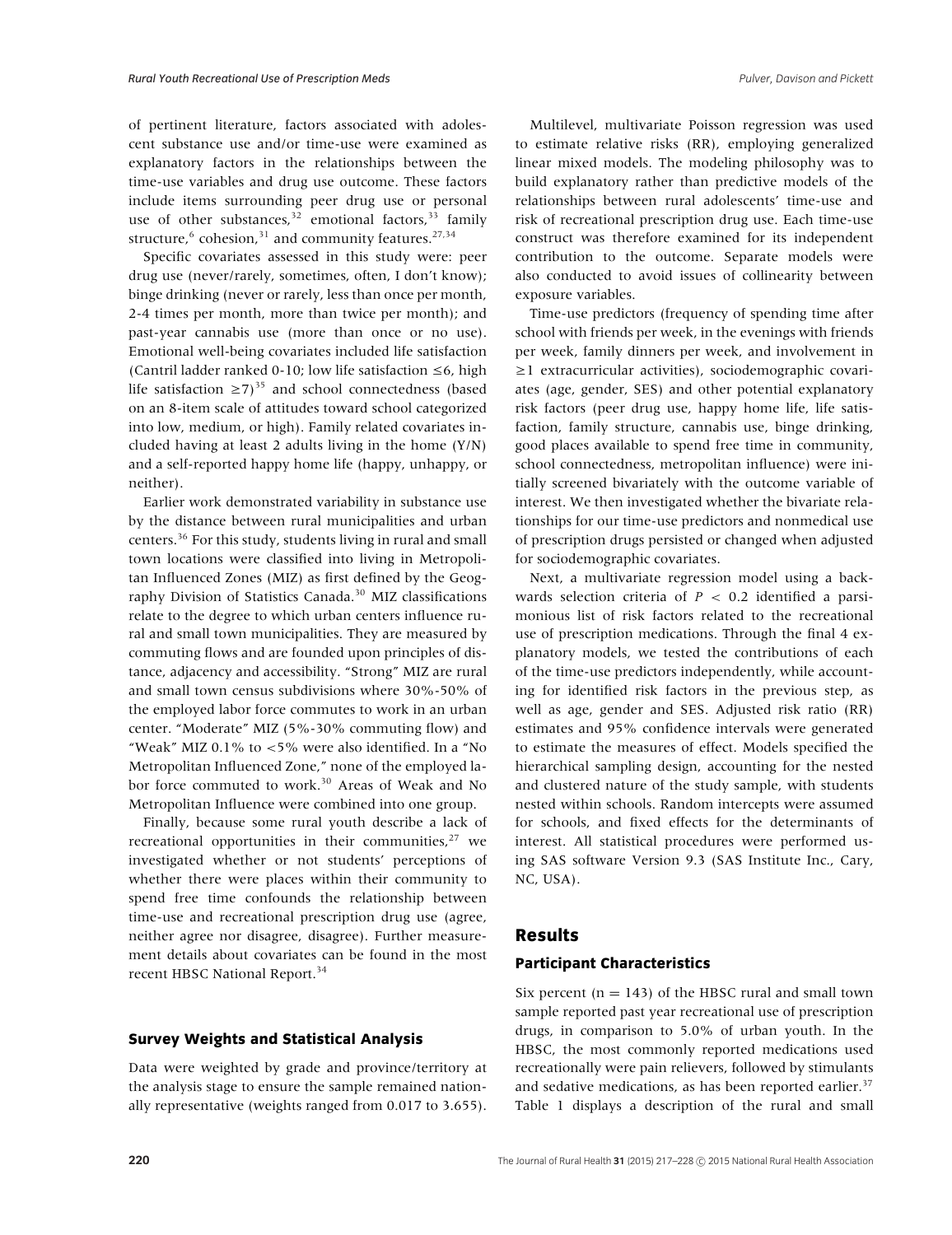Table 1 Characteristics of Student Sample From Rural and Small Towns in the 2009-2010 Cycle of the Canadian HBSC Survey (*n* = 2393) and Proportions of Those Who Used Prescription Medications Recreationally

|                                                |                                          |                        | <b>Total Sample</b> | Proportion of<br>Past-Year<br>Recreational Use |
|------------------------------------------------|------------------------------------------|------------------------|---------------------|------------------------------------------------|
|                                                | Variable                                 |                        | $n (%)^a$           | % (95% CI) <sup>b</sup>                        |
| Demographics                                   | Age                                      | $\leq$ 14 <sup>c</sup> | 851 (35.6)          | $5.2(3.8 - 7.0)$                               |
|                                                |                                          | 15                     | 1,153 (48.2)        | $6.2(4.9 - 7.9)$                               |
|                                                |                                          | $\geq$ 16              | 389 (16.3)          | $7.0(4.8 - 10.3)$                              |
|                                                | Gender                                   | M                      | 1,128 (47.1)        | $5.6(4.3 - 7.2)$                               |
|                                                |                                          | F                      | 1,265 (52.9)        | $6.3(5.1 - 7.9)$                               |
|                                                | <b>SES</b>                               | High                   | 1,251 (53.5)        | $4.3(3.3 - 5.7)$                               |
|                                                |                                          | Average                | 889 (38.0)          | $6.1 (4.7 - 8.0)$                              |
|                                                |                                          | Low                    | 200(8.5)            | 15.8 (11.2-22.2)                               |
| Potential explanatory risk factors/confounders | There are good places to spend free time | Agree                  | 1,134 (49.6)        | $4.6(3.5-6.0)$                                 |
|                                                |                                          | Neither                | 493 (21.6)          | $7.9(5.8 - 10.8)$                              |
|                                                |                                          | Disagree               | 658 (28.8)          | $7.0(5.2 - 9.3)$                               |
|                                                | Past year cannabis use                   | Never                  | 1,690 (73.4)        | $3.2(2.4 - 4.2)$                               |
|                                                |                                          | At least once          | 614 (26.7)          | $13.5(11.0-16.6)$                              |
|                                                | Binge drinking                           | Never                  | 1,077 (47.3)        | $3.6(2.6 - 5.0)$                               |
|                                                |                                          | ≤1 times/month         | 762 (33.4)          | $5.6(4.2 - 7.7)$                               |
|                                                |                                          | 2-4 times/month        | 373 (16.4)          | $11.2(8.3 - 15.1)$                             |
|                                                |                                          | 2+ times/week          | 66 (2.9)            | 22.6 (13.1-34.8)                               |
|                                                | Life Satisfaction                        | High                   | 1,735 (73.8)        | $4.5(3.6 - 5.6)$                               |
|                                                |                                          | Low                    | 616 (26.2)          | $10.6(8.2-13.3)$                               |
|                                                | Peer drug use                            | Never/rarely           | 1,309 (55.9)        | $2.1(1.4-3.1)$                                 |
|                                                |                                          | Sometimes              | 577 (24.6)          | $8.4(6.4 - 11.2)$                              |
|                                                |                                          | Often                  | 313 (13.4)          | 18.9 (14.6-23.8)                               |
|                                                |                                          | Don't know             | 143(6.1)            | $5.2(2.2 - 10.3)$                              |
|                                                | School connectedness                     | High                   | 538 (23.6)          | $4.5(3.0-6.7)$                                 |
|                                                |                                          | Middle                 | 935 (40.9)          | $4.2$ (3.0-5.8)                                |
|                                                |                                          | Low                    | 814 (35.6)          | $8.7(6.9-11.0)$                                |
|                                                | Adults in the home                       | $2+$                   | 1,899 (80.2)        | $5.1(7.2 - 12.9)$                              |
|                                                |                                          | $<$ 2                  | 468 (19.8)          | $9.6(4.1 - 6.2)$                               |
|                                                | Happy home life                          | Agree                  | 1,660 (72.3)        | $4.2$ (3.3–5.3)                                |
|                                                |                                          | Neither                | 421 (18.3)          | $6.8(4.6 - 9.7)$                               |
|                                                |                                          | Disagree               | 216(9.4)            | 18.2 (13.3-24.1)                               |
|                                                | Proximity to urban center                | Weak/No MIZ            | 656 (27.4)          | $6.5(4.7 - 8.7)$                               |
|                                                |                                          | Moderate MIZ           | 1,660 (69.4)        | $5.4(4.4-6.7)$                                 |
|                                                |                                          | Strong MIZ             | 77 (3.2)            | 14.2 (7.0-23.9)                                |
| Time-use variables                             | After school with friends                | Few                    | 827 (35.3)          | $4.3(3.1 - 6.0)$                               |
|                                                |                                          | Some                   | 973 (41.5)          | $6.0(4.6 - 7.7)$                               |
|                                                |                                          | Most                   | 544 (23.2)          | $8.4(6.2 - 11.1)$                              |
|                                                | Evenings with friends                    | Few                    | 770 (32.8)          | $3.7, (2.6 - 5.5)$                             |
|                                                |                                          | Some                   | 1,182 (50.3)        | $6.3, (5.1 - 8.0)$                             |
|                                                |                                          | Most                   | 395 (16.8)          | $9.1(6.5 - 12.6)$                              |
|                                                | Dinners per week                         | Most                   | 1,285(56.6)         | $5.5(4.3-6.9)$                                 |
|                                                |                                          | Some                   | 610 (26.9)          | $5.5(3.9 - 7.7)$                               |
|                                                |                                          | Few                    | 375 (16.5)          | $8.4(5.9-11.8)$                                |
|                                                | Extracurriculars                         | Involved               | 1,790 (74.8)        | $4.7(3.7 - 5.8)$                               |
|                                                |                                          | Not involved           | 603 (25.2)          | $9.8(7.7-12.7)$                                |

a Proportions are accurate within  $\pm 3$  percentage points, 19 times out of 20.

 $^{\text{b}}$ Bold values signify statistically significant differences compared to the reference group at  $\alpha$  = 0.05.

<sup>c</sup>The first category for each listed variable represents the reference group for statistical comparisons.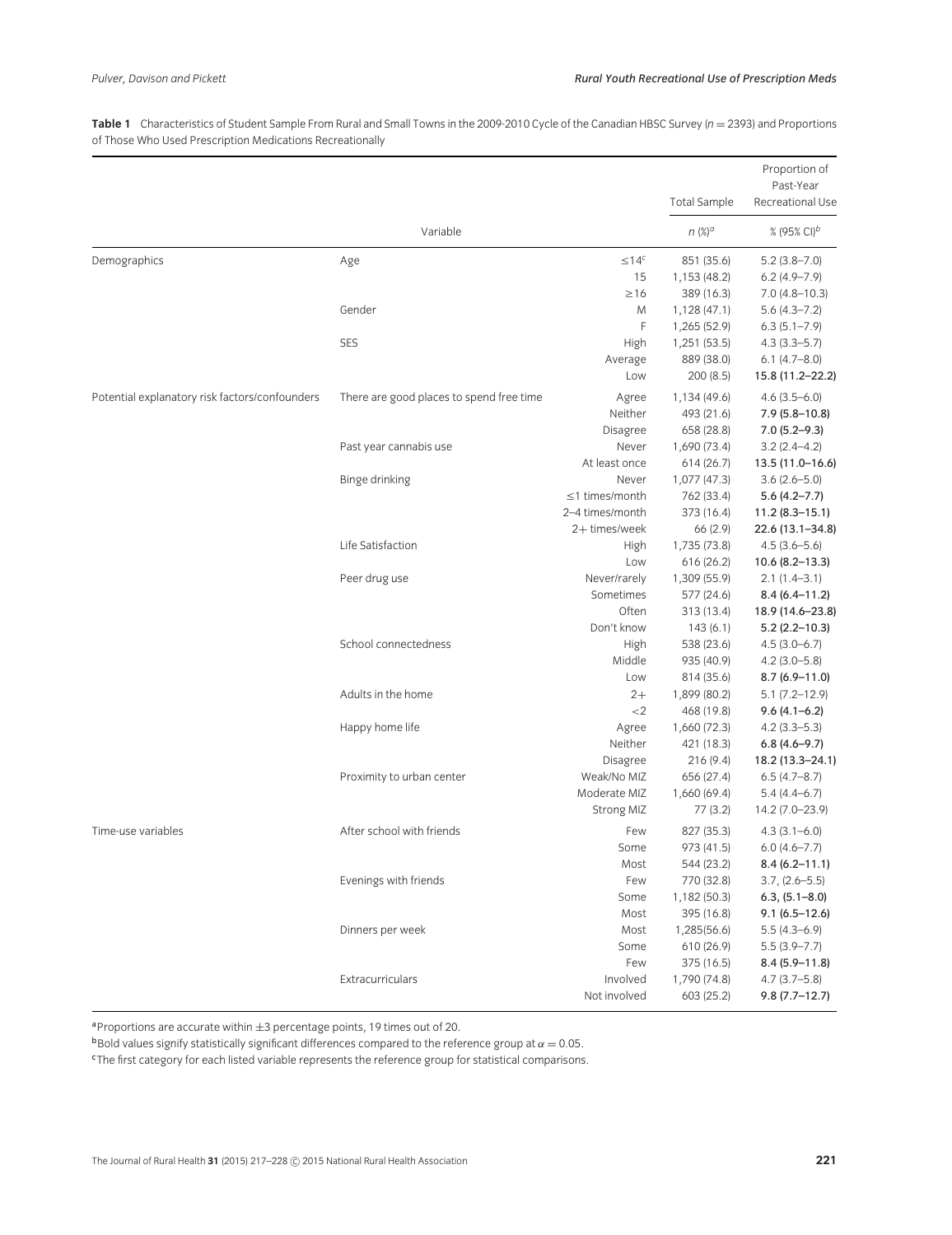town study sample of youth, as well as proportions of nonmedical use of prescription drugs by 4 time-use variables, demographic variables and other potential explanatory risk factors or covariates.

# Demographics

Approximately half of the study sample was 15 years of age, 35.6% were younger and 16.3% were older. The sample was 52.9% female, and 53.5% were of high socioeconomic status, 38.0% average and 8.5% low socioeconomic status. Most students lived in Moderate MIZ (69%) where *<*30% of the working population commutes to an urban center.

# Time-Use Variables

Twenty-three percent of young people from rural and small town settings reported spending most days (4-5 d) with their friends after school, 41.5% some days  $(2-3 d)$ , and  $35.3\%$  few days  $(0-1 d)$ . With respect to time spent with friends in the evenings, 16.8% of rural and small town youth reported spending most evenings (5+ evenings) out; 50.3% spent some (2-4 evenings), and 32.8% spend few (0-1 evenings) out with their friends. Most youth reported participating in at least 1 extracurricular activity (74.5%). Over half of the sample ate dinner with their families most nights of the week (5+; 56.6%), and 16.5% reported eating dinners with their families once or zero times per week.

#### Covariates

Twenty-seven percent of rural and small town youth reported past-year cannabis use. Sixteen percent reported binge drinking 2-4 times per month, and 2.9% reported binge drinking multiple times per week. The large majority of youth reported a happy home life (72.3%) and high life satisfaction (73.8%). Approximately 37.0% of the sample indicated that those in their peer group use drugs, sometimes (24.6%) or often (13.4%). A greater proportion of youth reported feelings of low school connectedness (35.6%) than high connectedness (23.6%). Most rural and small town youth reported living with at least 2 adults (80.2%). Twenty-nine percent of youth said good places to spend free time did not exist in their communities.

# **Regression Analyses**

Following regression analyses using backwards selection, our list of covariates included frequency of binge drinking, having a happy home life and peer drug use.

Cannabis use, life satisfaction, school connectedness, living with 2 adults, places to spend free time, and proximity to an urban center were not associated with recreational use of prescription drugs ( $P > 0.05$ ) after accounting for the other covariates. Age, gender and SES were kept in the regression models due to previous literature suggesting strong links with nonmedical prescription drug use.5,31 Results from the regression models adjusted for age, gender and SES are presented in Table 2. Results from the final models, adjusted for sociodemographics as well as identified risk factors (frequency of binge drinking, having a happy home life and peer drug use) are presented in Table 3.

#### Time With Friends

Spending most afternoons with friends, as compared to few, was associated with a 1.73 (95% CI: 1.10-2.73) times increase in the risk of recreational use of prescription medications following adjustment for age, gender and SES (See Table 2). The association disappeared after further adjustment for binge drinking, happy home life and peer drug use. Those with peers who use drugs often were 6.74 (95% CI: 3.84-11.82) times more likely to report past-year recreational use than those whose peers never or rarely use drugs. Students reporting an unhappy home life or frequent binge drinking were 2.46 (95% CI: 1.52- 3.98) and 2.2 (95% CI: 1.13-4.83) times more likely to report use (see Table 3).

Spending most evenings out with friends was associated with a 2.16 times increase in recreational use of prescription drugs, compared to spending  $\leq 1$  evenings with friends per week, adjusted for age, gender, and SES (95% CI: 1.30-3.60; see Table 2). However, this association was no longer statistically significant after adjustment for peer drug use, happy home life and binge drinking. Frequent peer drug use predicted a 6.78 times increase in reports of past-year recreational use of prescription drugs compared to those students with rare or no peer drug use (95% CI: 3.86-11.89). Students with unhappy home lives were 2.43 times more likely to report recreational use of prescription drugs (95% CI: 1.50-3.93). Those who reported binge drinking 2 or more times per week had 2.26 times the risk of use than those who reported never or rarely binge drinking (see Table 3).

#### Dinners With Family

Students who ate dinner with their families never or only once per week reported higher rates of recreational use of prescription medication than those who ate most dinners with their family (8.5% vs 5.5%). This association was not apparent after adjusting for age, gender and SES (see Table 2).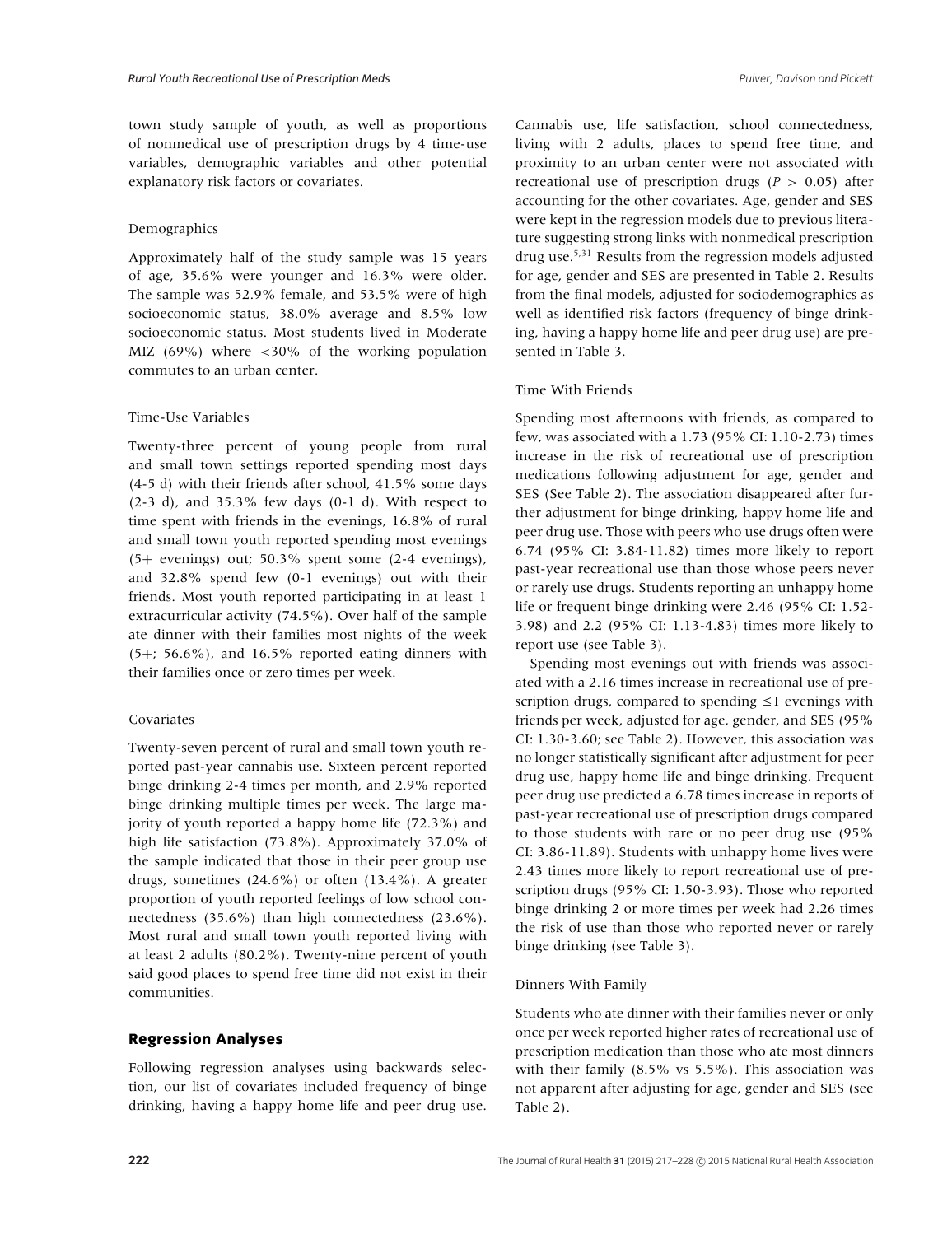|         |                                                                                                   |                 | Recreational Use of<br><b>Prescription Drugs</b> |        |
|---------|---------------------------------------------------------------------------------------------------|-----------------|--------------------------------------------------|--------|
|         | Time-use variable                                                                                 |                 | RR 95% Cl <sup>a</sup>                           |        |
|         | Adjusted for age, gender, SES only and no other potential explanatory risk factors or confounders |                 |                                                  |        |
| Model 1 | Evenings with friends (ref: few)                                                                  | Some evenings   | $1.74(1.12 - 2.72)$                              | 0.01   |
|         |                                                                                                   | Most evenings   | $2.16(1.30 - 3.60)$                              | < 0.01 |
| Model 2 | Afternoons with friends (ref: few)                                                                | Some afternoons | 1.46 (0.95-2.24)                                 | 0.08   |
|         |                                                                                                   | Most afternoons | $1.73(1.10 - 2.73)$                              | 0.02   |
| Model 3 | Family dinners (ref: most)                                                                        | Some dinners    | 1.06 (0.70-1.62)                                 | 0.78   |
|         |                                                                                                   | Few dinners     | $1.34(0.86 - 2.10)$                              | 0.20   |
| Model 4 | Extracurricular (ref: involved)                                                                   | Not involved    | $1.86(1.30 - 2.65)$                              | < 0.01 |

**Table 2** Multilevel, Multivariable Poisson Regression for the Association Between Each of the 4 Time-Use Contexts and the Recreational Use of Prescription Drugs From the Rural and Small Town Sample of the 2009/2010 Cycle 6 of the Canadian HBSC Adjusted by Age, Gender and SES

aBold values signify statistically significant differences compared to the reference group at  $\alpha = 0.05$ .

#### Extracurricular Participation

Youth who do not participate in extracurricular activities were more likely to report recreational use of prescription drugs, adjusted for age, gender, and SES (RR: 1.86; 95% CI: 1.30-2.65; see Table 2). This pattern remained even after adjusting further for peer drug use, happy home life, and binge drinking (RR: 1.50; 95% CI: 1.03-2.18; see Table 3).

# **Discussion**

The aim of this study was to determine the relationship between rural and small town adolescents' time-use and nonmedical use of prescription drugs. Time-use was measured by looking at time spent with friends outside of school, frequency of family meals and time spent in extracurricular participation. Time spent in structured and unstructured contexts was identified as an important factor associated with nonmedical prescription drug use among rural and small town youth. The findings of this study suggest that time spent with friends after school and in the evenings is associated with nonmedical use of prescription drugs. It was obvious, however, that peer drug use, having an unhappy home life, and frequent binge drinking contribute substantially to those relationships. Teens who do not participate in extracurricular activities are also at greater risk, even after accounting for other factors. We found no effect of the frequency of family dinners on rural youth's recreational use of prescription drugs. This finding is contrary to earlier studies of family dinners and adolescent risk behaviors, 17,18 and it may be explained in a number of ways. Family cohesion has been described as a "double-edged sword" in rural contexts.<sup>28</sup> While rural communities are certainly not homogeneous, particular forms of substance use, such as prescription drugs, have been described as relatively acceptable in some rural communities in the United States. $4$  Rural youth have cited that while close family relationships can be beneficial in avoiding risky situations, some youth were first offered a substance by an adult family member.<sup>28,29</sup> A more robust measure of family time may have revealed an association with drug use. For example, a study using a composite score of family time (eating dinner, celebrating or going on trips with family, etc) found a significant negative association with smoking, alcohol and other drug use, delinquency, and sexual activity.<sup>16</sup> In that study, peer drug use and having an unhappy home were not accounted for, which we found to be significant predictors of use.

In our study, time with friends in both the afternoons and evenings was associated with recreational prescription drug use. These findings align with earlier research using HBSC data linking the frequency of evenings with friends with increased risk of smoking or alcohol use, $^{22}$ as well as other studies identifying increased risk of substance use in youth with high levels of peer time.<sup>14,15,21</sup> Our results indicated, however, that the amount of time spent with friends outside of school hours was not associated with the risk of recreational use of prescription drugs after accounting for peer substance use, an unhappy home life and binge drinking. These characteristics may therefore be more important in determining whether or not youth will use prescription drugs recreationally, regardless of time spent with friends. These results add to a large body of work linking substance use among youth to peer substance use<sup>14,38</sup> and nonmedical use of prescription drugs. $32$  The context in which peers are spending time together unsupervised is important, as it may provide youth with opportunities to experiment with substances, both in the home and the community. $14,29$ 

We found that rural youth who reported having an unhappy home life were at increased risk for nonmedical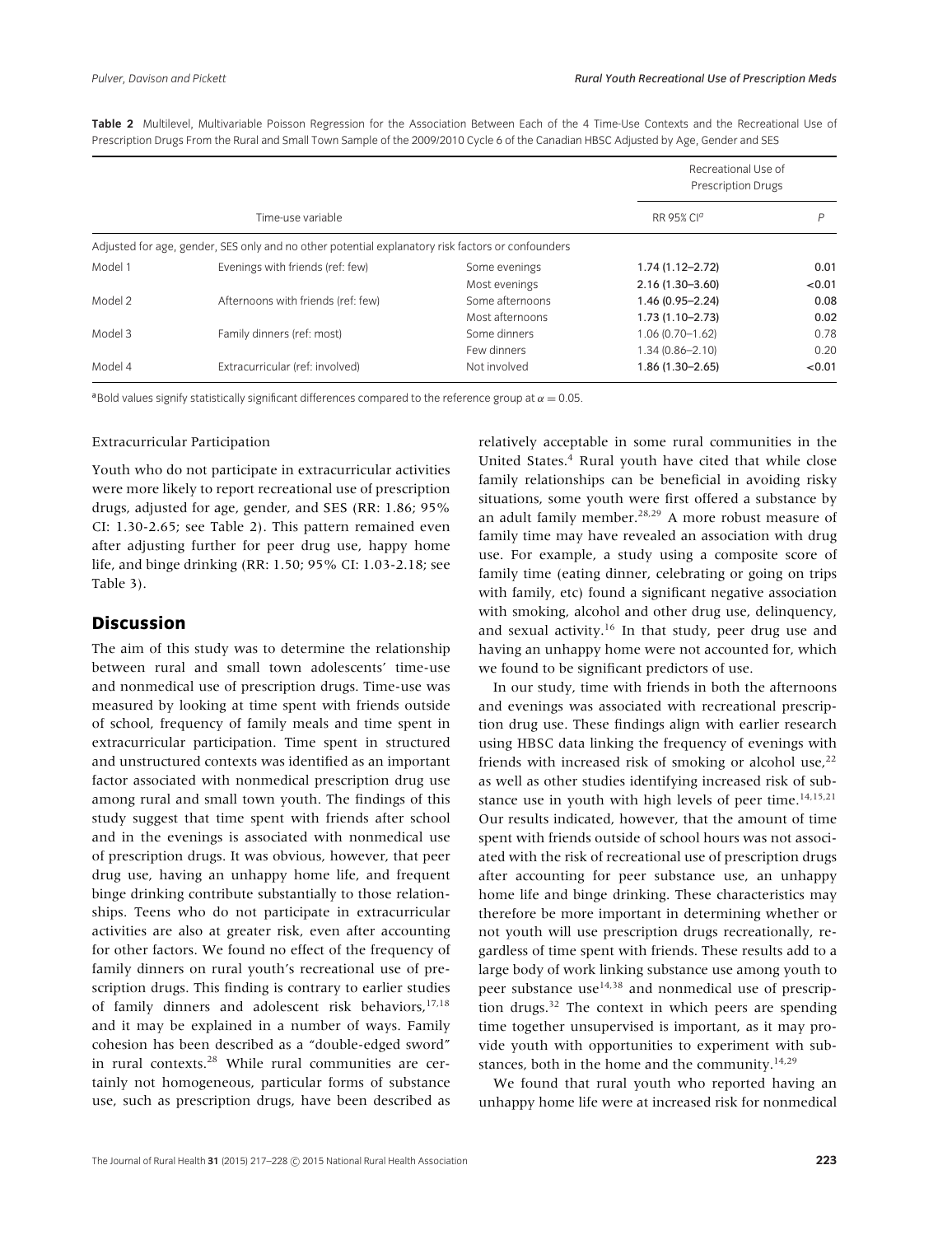| Table 3 Multilevel, Multivariable Poisson Regression for the Association Between 4 Time-Use Variables and the Recreational Use of Prescription Drugs From the Rural and Small Town Sample of the<br>2009/2010 Cycle 6 of the Canadian HBSC, Adjusted by Age, Gender, SES and Explanatory Risk Factors |                 |                                                |         |                                                             |         |      |                                          |         |                                                            |         |
|-------------------------------------------------------------------------------------------------------------------------------------------------------------------------------------------------------------------------------------------------------------------------------------------------------|-----------------|------------------------------------------------|---------|-------------------------------------------------------------|---------|------|------------------------------------------|---------|------------------------------------------------------------|---------|
|                                                                                                                                                                                                                                                                                                       |                 | Evenings With Friends<br>(ref: few)<br>Model 1 |         | Afternoons With Friends<br>Model <sub>2</sub><br>(ref: few) |         |      | Family Dinners<br>(ref: most)<br>Model 3 |         | (not involved vs. involved)<br>Extracurriculars<br>Model 4 |         |
|                                                                                                                                                                                                                                                                                                       |                 | RR (95% CI) <sup>0</sup>                       | σ       | RR (95% CI) <sup>a</sup>                                    |         |      | RR (95% CI) <sup>0</sup>                 | Q       | RR (95% CI) <sup>a</sup>                                   | Q,      |
|                                                                                                                                                                                                                                                                                                       | Some            | $1.31$ $(0.81 - 2.11)$                         | 0.26    | $.29(0.83 - 2.01)$                                          | 0.26    | Some | $0.93(0.60 - 1.44)$                      | 0.75    | $1.50(1.03 - 2.18)$                                        | 0.03    |
|                                                                                                                                                                                                                                                                                                       | Most            | $1.09(0.62 - 1.91)$                            | 0.77    | $1.14(0.70 - 1.85)$                                         | 0.60    | Few  | $0.92(0.57 - 1.49)$                      | 0.72    |                                                            |         |
| Age (ref: $\leq$ 14)                                                                                                                                                                                                                                                                                  | $\overline{5}$  | $1.20(0.79 - 1.81)$                            | 0.39    | $.18(0.78 - 1.79)$                                          | 0.43    |      | $1.21(0.79 - 1.84)$                      | 0.38    | $.17(0.78 - 1.76)$                                         | 0.46    |
|                                                                                                                                                                                                                                                                                                       | $\geq 16$       | $1.31 (0.76 - 2.25)$                           | 0.33    | $.32(0.76 - 2.26)$                                          | 0.32    |      | $.36(0.78 - 2.35)$                       | 0.27    | $.24(0.72 - 2.12)$                                         | 0.44    |
| Gender (ref: male)                                                                                                                                                                                                                                                                                    | Female          | $1.19(0.81 - 1.73)$                            | 0.38    | $.20(0.82 - 1.75)$                                          | 0.35    |      | $1.17(0.80 - 1.72)$                      | 0.41    | $.14(0.78 - 1.66)$                                         | 0.49    |
| SES (ref: high)                                                                                                                                                                                                                                                                                       | Low             | $1.59(0.93 - 2.74)$                            | 0.09    | $.60(0.93 - 2.76)$                                          | 0.09    |      | $.50(0.85 - 2.65)$                       | 0.16    | $.57(0.91 - 2.70)$                                         | 0.10    |
|                                                                                                                                                                                                                                                                                                       | Average         | $0.93(0.61 - 1.40)$                            | 0.72    | $0.91(0.61 - 1.38)$                                         | 0.67    |      | $0.91(0.60 - 1.38)$                      | 0.67    | $0.88(0.58 - 1.32)$                                        | 0.53    |
| Peer drug use (ref: never/rarely)                                                                                                                                                                                                                                                                     | Often           | $6.78(3.86 - 11.89)$                           | $-0.01$ | $6.74$ $(3.84 - 11.82)$                                     | $-0.01$ |      | $6.39(3.63 - 11.24)$                     | ō.o     | $6.37(3.66 - 11.09)$                                       | 0.01    |
|                                                                                                                                                                                                                                                                                                       | Sometimes       | $3.54(2.11 - 5.96)$                            | $-0.01$ | 3.48 (2.07-5.86)                                            | 0.01    |      | $3.38(2.01 - 5.68)$                      | ō.o     | $.42(2.05 - 5.72)$                                         | $-0.01$ |
| Happy home life (ref: happy)                                                                                                                                                                                                                                                                          | Neither         | $1.20(0.75 - 1.92)$                            | 0.45    | $19(0.74 - 1.90)$                                           | 0.48    |      | $1.17(0.72 - 1.89)$                      | 0.53    | $.15(0.72 - 1.84)$                                         | 0.55    |
|                                                                                                                                                                                                                                                                                                       | Vqqemu          | $2.43(1.50 - 3.93)$                            | 0.01    | 2.46 (1.52-3.98)                                            | 0.01    |      | 2.44 (1.49-4.02)                         | $-0.01$ | $2.22(1.37 - 3.60)$                                        | $-0.01$ |
| Binge drinking (ref: never/rarely)                                                                                                                                                                                                                                                                    | ≤1 times/month  | $1.04(0.64 - 1.68)$                            | 0.89    | $.06(0.66 - 1.71)$                                          | 0.80    |      | $1.13(0.70 - 1.81)$                      | 0.63    | $.12(0.70 - 1.79)$                                         | 0.63    |
|                                                                                                                                                                                                                                                                                                       | 2-4 times/month | $1.22$ (0.70-2.11)                             | 0.49    | $.25(0.74 - 2.13)$                                          | 0.40    |      | $1.33(0.78 - 2.26)$                      | 0.30    | $.28(0.76 - 2.17)$                                         | 0.35    |
|                                                                                                                                                                                                                                                                                                       | 2+ times/week   | $2.26(1.14 - 4.48)$                            | 0.02    | $2.22(1.13 - 4.38)$                                         | 0.02    |      | $2.22(1.08 - 4.58)$                      | 0.03    | $2.22(1.13 - 4.36)$                                        | 0.02    |
|                                                                                                                                                                                                                                                                                                       |                 |                                                |         |                                                             |         |      |                                          |         |                                                            |         |

| ¢<br>ś<br>ļ<br>¢<br>Ì<br>ׇׇ֓֡<br>Ó<br>ׇ֓֕֜<br>I<br>Í<br>֠<br>i<br>t<br>یا<br>ײַ             | ۱<br>Ó<br>֕<br>ć                                                                      |
|---------------------------------------------------------------------------------------------|---------------------------------------------------------------------------------------|
| l<br>¢<br>ì<br>i<br>Ì<br>i<br>١<br>i<br>١<br>Ì<br>₫<br>Ó<br>)<br>ă<br>j<br>Е<br>İ<br>$\geq$ | Ī<br>$\frac{1}{2}$<br>נ<br>.<br>.<br>č<br>$\frac{1}{2}$<br>i<br>j<br>)<br>)<br>ļ<br>֠ |
| ļ<br>į<br>Ĺ<br>ļ<br>ţ<br>$\overline{\phantom{a}}$<br>i<br>ı<br>¢<br>֚֘֝<br>i                | d<br>ı                                                                                |
| 1                                                                                           |                                                                                       |

a<br>Bold values signify statistically significant differences compared to the reference group at<br>  $\alpha=0.05$  . <code>Bold values</code> signify statistically significant differences compared to the reference group at  $\alpha=0.05$ .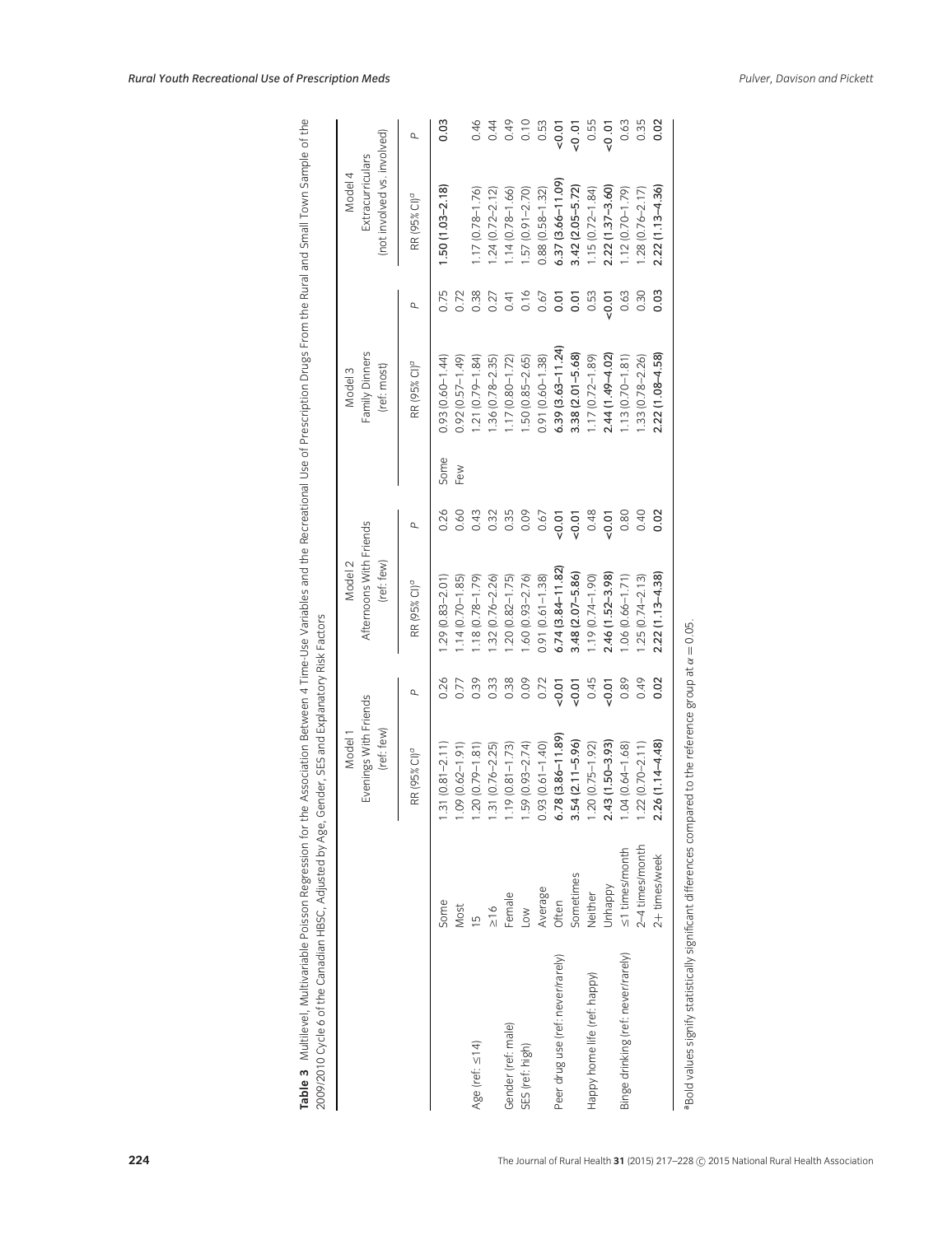use of prescription drugs. Earlier studies using slightly different measures to characterize family life have found similar links. For example, weak familial bonds have been found to be a significant predictor of nonmedical use of prescription drugs. $31$  Our result, specific to nonmedical use of prescription drugs, is expected given the strong links between relational aspects of family such as family cohesion, closeness and conflict, and problem behaviors including other forms of substance use.<sup>39</sup>

In contrast to the other time-use contexts, even when accounting for other explanatory risk factors, rural teens' extracurricular participation remained a significant determinant for the risk of nonmedical prescription drug use. We found that those with no extracurricular participation were at increased risk of using prescription drugs nonmedically. While one previous study showed no effect of extracurricular participation on smoking and illicit substance use, $16$  our result is consistent with much research supporting the benefits of extracurricular participation for youth, $2^{3,38,40}$  some of which has focused on rural youth specifically.<sup>41,42</sup> The results of our study point to the significance of structured activity contexts in rural settings in particular. This is relevant because limited recreational opportunities have been identified as a principal contributor to mental health issues and engagement in risk behaviors for rural youth. $27,28$  In contrast, some research suggests that suburban and urban schools do not offer more activities than rural schools, but that the types of activities offered may differ (eg, urban schools may offer more academic and service activities and rural schools may offer more vocational activities), $43$  which may be germane for rural youth with respect to problem behaviors.

Previous research has shown a protective effect of participation in *school-based* activities (eg, student council and Future Farmers of America) and *religious involvement* on rural youths' substance use, while there was no benefit for those participating in *community-based* activities (eg, 4-H and Scouts).<sup>41</sup> Limited involvement in sports or paid work may not confer as much benefit to preventing problem behaviors for rural youth in comparison to heavy involvement in school and in multiple kinds of activities.10 Unfortunately, the sample size of the present did not allow for disaggregation by different types of extracurricular activities.

Our study was novel in that very few studies have specifically examined risk and protective factors among rural youth for the recreational use of prescription medications, and none have focused on time-use patterns. Other strengths of this study include a relatively large, representative sample size of rural and small town youth in Canada, as well as the use of a multilevel modeling strategy to estimate population-level risk while accounting for similarities of youth within schools.

# **Limitations**

Our study also has a number of limitations that warrant comment. We were underpowered to examine differences across types of extracurricular activities. This may be important because previous studies have indicated that the likelihood of risk behavior can vary by type of activity.<sup>10,41,42</sup> For activity participation to promote positive youth development, it must also involve motivation and concerted engagement occurring over time directed toward a goal. $23$  We were unable to assess these factors, and therefore we expect some heterogeneity of the involved group, likely resulting in an underestimation of effect. Somewhat of a lack of variation in other exposure variables could have conceivably led to a ceiling effect. Such a ceiling effect may have attenuated the risk estimates beyond what they may have been in a more heterogeneous, but likely nonrepresentative, sample.

We believe that time spent eating meals with families indeed represents supervised, structured time, as does participation in the extracurricular activities listed in the HBSC survey (sports clubs, religious groups, political organizations, etc). A large body of literature has examined the benefits of youth involvement in these types of structured and supervised activities, focusing on organized activity contexts.<sup>10,44</sup> Our assumptions surrounding unstructured and structured peer activity contexts follow from earlier work,  $14,20$  suggesting that youth gain increasing independence throughout adolescence and begin to spend less time in structured contexts and more time unsupervised with friends, creating more opportunities for risk behaviors. However, some participants who indicated spending time with friends outside of school may have been in well-supervised and structured settings, particularly in the after school period. Peer time may indeed occur in structured or unstructured contexts, such as in school, in extracurricular activities, or in a young person's home or local neighborhood. For this reason our results may have been attenuated and the true relationship may be more disconcerting than the one we observed. Ideally, more detail would have been collected concerning the structure, monitoring and nature of the activities undertaken with peers.

It is possible that there may be some diversity in timeuse patterns unaccounted for by grouping rural and small town youth together. Youth who live in the countryside or on farms, as compared to those who reside in towns, may have differential time-use patterns due to part-time farming work, as well as reduced access to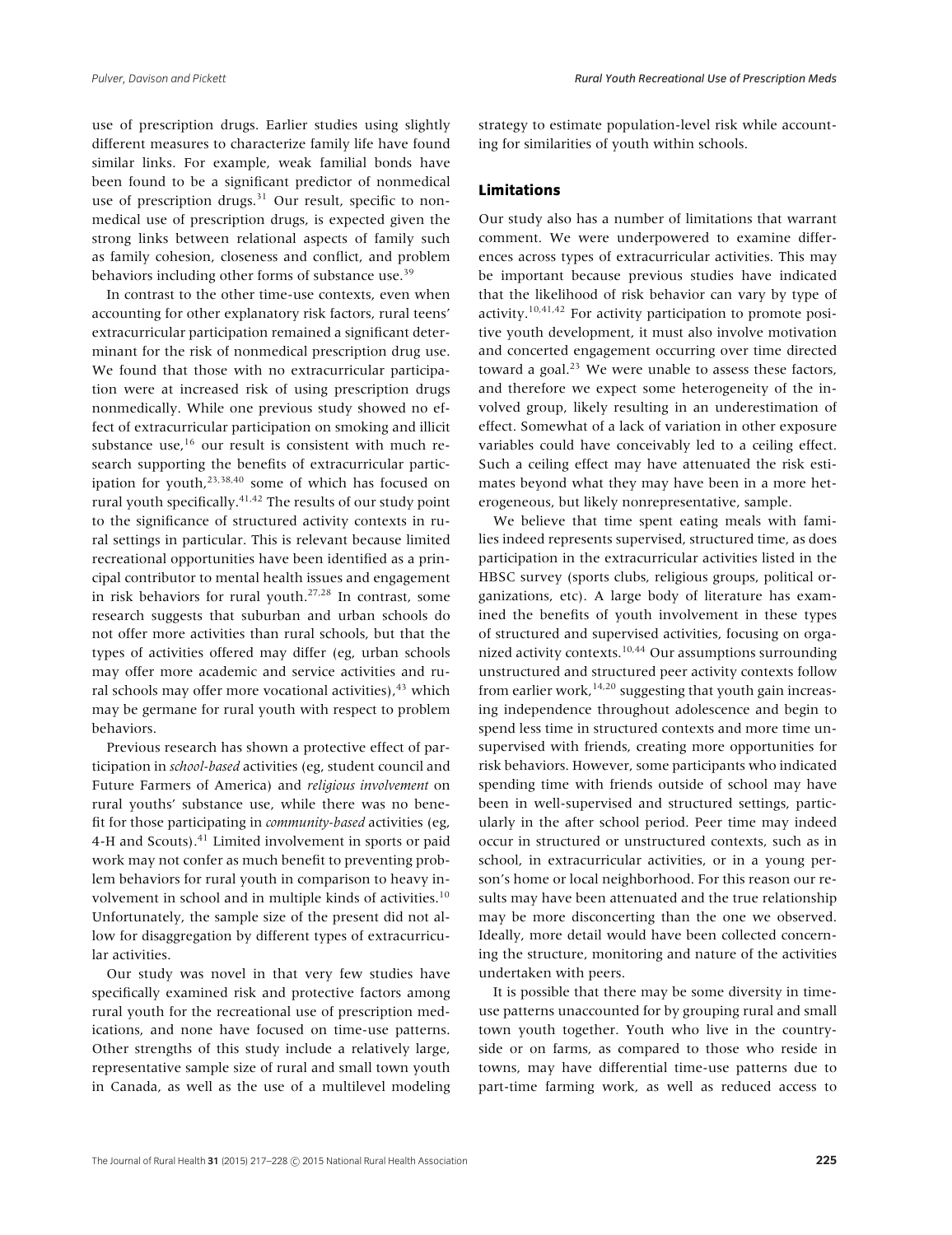recreational facilities, perhaps explaining differences in drug use patterns between youth living in variable rural settings found in previous research.<sup>36,37</sup> In this study, however, proximity to urban centers and perceived availability of places to spend free time were not found to be important predictors of nonmedical prescription drug use or confounders of the focal relationships examined.

Another limitation stems from the cross-sectional nature of our data, as we cannot infer a causal or a temporal relationship between time-use variables and reports of nonmedical use of prescription drugs. Moreover, our study sample does not include young people living on First Nations reserves, incarcerated youth, homeschooled students, students without consent, students absent on the day of the survey, and those attending private schools. These youth may be more vulnerable and thus we may be underestimating the true prevalence of nonmedical use of prescription drugs by excluding these groups. Information about drug use was obtained through self-report, which may be subject to social desirability bias and recall error, resulting in some misclassification of our outcome variable. However, it is arguable that self-reports from self-administered questionnaires produce more accurate estimates of substance use among adolescents than other data collection methods.<sup>45</sup>

# **Conclusions and Implications**

In summary, we found that time spent with friends after school and in the evenings was associated with nonmedical use of prescription drugs, following adjustment for age, gender and SES. However, there is indication that other factors such as peer substance use, an unhappy home life and heavy binge drinking may explain this relationship. In addition, rural youth who do not participate in extracurricular activities seem to be at greater risk, even after accounting for other leading risk factors. We found no effect of the frequency of family dinners on rural youth's recreational use of prescription drugs, adjusted for demographic factors. The results of our study not only add to the literature on young people's time-use in structured and unstructured activity contexts and substance use risk, but provide a rural lens through which to examine the issue of nonmedical use of prescription drugs. Effective interventions to reduce the increased risk of recreational use of prescription drugs in rural settings may include more emphasis on creating extracurricular opportunities and encouraging greater participation, particularly among youth displaying signs of problem behaviors or those from more unstable families.

A more detailed examination of structured and unstructured activity contexts in the rural setting, including adult supervision outside of school hours, as well as a disaggregated analysis of types of extracurricular activities, would help to inform our understanding of nonmedical use of prescription drugs among rural youth and enable tailoring of prevention efforts.

### **References**

- 1. Gfroerer JC, Larson SL, Colliver JD. Drug use patterns and trends in rural communities. *J Rural Health*. 2007;23(s1):10-15.
- 2. Califano J. Under the counter: the diversion and abuse of controlled prescription drugs in the US. *National Center on Addiction and Substance Abuse, Columbia University.* 2005. Available at: http://www.casacolumbia.org/addictionresearch/reports/under-the-counter-diversion-abusecontrolled-perscription-drugs. Accessed November 10, 2014.
- 3. Miech R, Bohnert A, Heard K, Boardman J. Increasing use of nonmedical analgesics among younger cohorts in the United States: a birth cohort effect. *J Adolesc Health*. 2013;52(1):35-41.
- 4. Leukefeld C, Walker R, Havens J, Leedham CA, Tolbert V. What does the community say: key informant perceptions of rural prescription drug use. *J Drug Issues*. 2007;37(3):503-524.
- 5. Wu LT, Ringwalt CL, Mannelli P, Patkar AA. Prescription pain reliever abuse and dependence among adolescents: a nationally representative study. *J Am Acad Child Adolesc Psychiatry*. 2008;47(9):1020-1029.
- 6. Havens JR, Young AM, Havens CE. Nonmedical prescription drug use in a nationally representative sample of adolescents evidence of greater use among rural adolescents. *Arch Pediatr Adolesc Med*. 2011;165(3):250-255.
- 7. Fischer B, Argento E. Prescription opioid related misuse, harms, diversion and interventions in Canada: a review. *Pain Physician*. 2012;15(3 Suppl):ES191-203.
- 8. Friedman RA. The changing face of teenage drug abuse-the trend toward prescription drugs. *N Engl J Med*. 2006;354(14):1448-1450.
- 9. Hirschi T. *Causes of Delinquency*. Berkley, CA: University of California Press; 1969.
- 10. Bartko WT, Eccles JS. Adolescent participation in structured and unstructured activities: a person-oriented analysis. *J Youth Adolesc*. 2003;32(4):233-241.
- 11. Jiang X, Peterson RD. Beyond Participation: the association between school extracurricular activities and involvement in violence across generations of immigration. *J Youth Adolesc*. 2012;41(3):362-378.
- 12. Blomfield CJ, Barber BL. Developmental experiences during extracurricular activities and australian adolescents' self-concept: particularly important for youth from disadvantaged schools. *J Youth Adolesc*. 2011;40(5):582-594.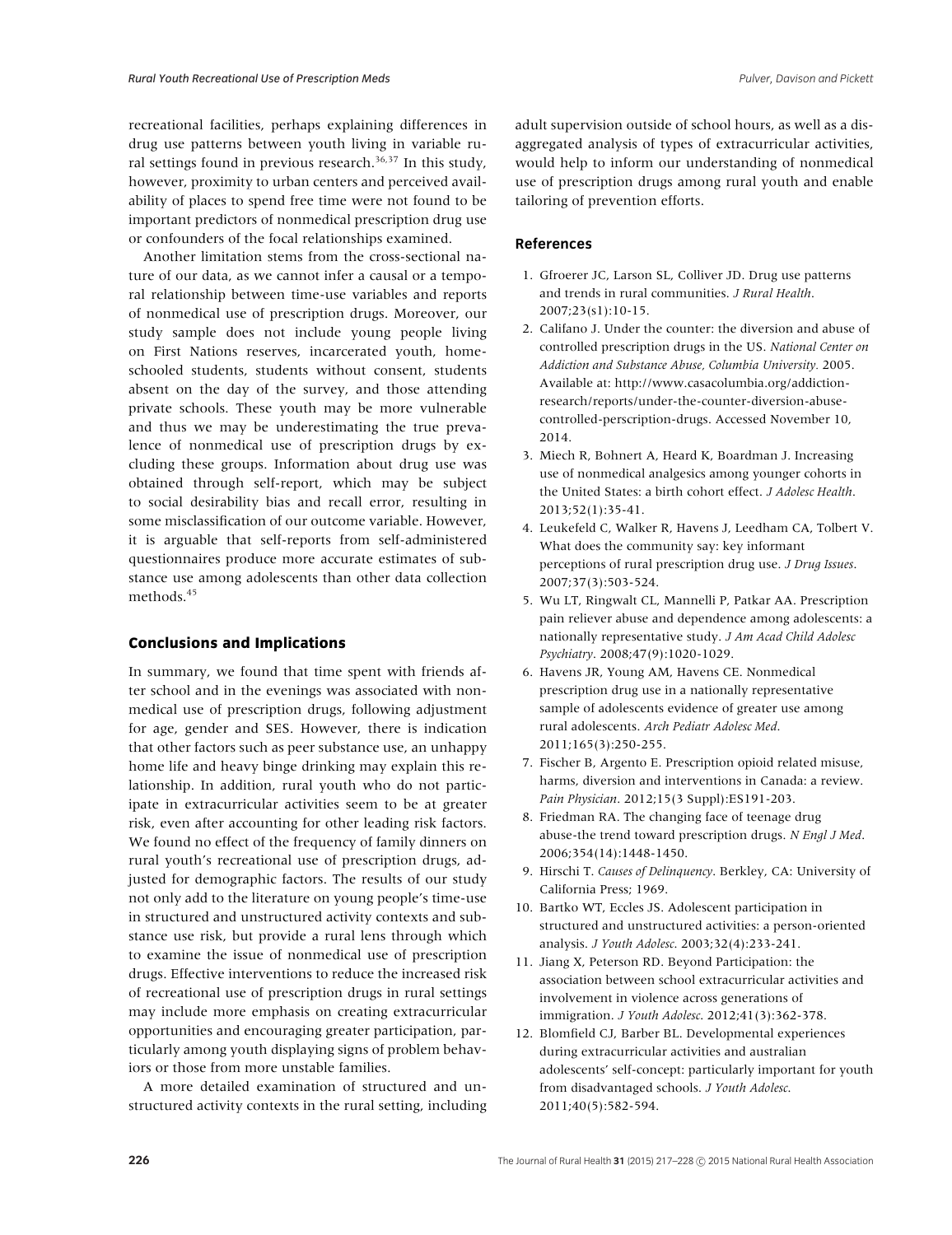- 13. Hemovich V, Lac A, Crano WD. Understanding early-onset drug and alcohol outcomes among youth: the role of family structure, social factors, and interpersonal perceptions of use. *Psychol Health Med*. 2011;16(3):249-267.
- 14. Kiesner J, Poulin F, Dishion TJ. Adolescent substance use with friends moderating and mediating effects of parental monitoring and peer activity contexts. *Merrill-Palmer Quart*. 2010;56(4):529-556.
- 15. Pettit GS, Bates JE, Dodge KA, Meece DW. The impact of after school peer contact on early adolescent externalizing problems is moderated by parental monitoring, perceived neighborhood safety, and prior adjustment. *Child Dev*. 1999;70(3):768-778.
- 16. Barnes GM, Hoffman JH, Welte JW, Farrell MP, Dintcheff BA. Adolescents' time use: effects on substance use, delinquency and sexual activity. *J Youth Adolesc*. 2007;36(5):697-710.
- 17. Skeer M, Ballard E. Are family meals as good for youth as we think they are? A review of the literature on family meals as they pertain to adolescent risk prevention. *J Youth Adolesc*. 2013;42(7):943-963.
- 18. Fulkerson JA, Story M, Mellin A, Leffert N, Neumark-Sztainer D, French SA. Family dinner meal frequency and adolescent development: relationships with developmental assets and high-risk behaviors. *J Adolesc Health*. 2006;39(3):337-345.
- 19. Rishel CW, Cottrell L, Kingery T. Preventing adolescent risk behavior in the rural context: an integrative analysis of adolescent, parent and provider perspectives. *J Fam Soc Work*. 2012;15:401-416.
- 20. Larson RW, Richards MH, Moneta G, Holmbeck G, Duckett E. Changes in adolescents' daily interactions with their families from ages 10 to 18: disengagement and transformation. *Dev Psychol*. 1996;32(4):744-754.
- 21. Flannery DJ, Williams LL, Vazsonyi AT. Who are they with and what are they doing? Delinquent behavior, substance use, and early adolescents' after school time. *Am J Orthopsychiatr*. 1999;69(2):247-253.
- 22. Gage JC, Overpeck MD, Nansel TR, Kogan MD. Peer activity in the evenings and participation in aggressive and problem behaviors. *J Adolesc Health*. 2005;37(6):517.e7–517.e14.
- 23. Larson RW. Toward a psychology of positive youth development. *Am Psychol*. 2000;55(1):170–183.
- 24. Knifsend CA, Graham S. Too much of a good thing? How breadth of extracurricular participation relates to school-related affect and academic outcomes during adolescence. *J Youth Adolesc*. 2012;41(3):379-389.
- 25. Simantov E, Schoen C, Klein JD. Health-compromising behaviors: why do adolescents smoke or drink? Identifying underlying risk and protective factors. *Arch Pediatr Adolesc Med*. 2000;154(10):1025-1033.
- 26. Cohen DA, Taylor SL, Zonta M, Vestal KD, Schuster MA. Availability of high school extracurricular sports programs and high-risk behaviors. *J Sch Health*. 2007;77(2):80-86.
- 27. Quine S, Bernard D, Booth M, et al. Health and access issues among Australian adolescents: a rural-urban comparison. *Rural Remote Health*. 2003;3(3):245.
- 28. Moreland JJ, Raup-Krieger JL, Hecht ML, Miller-Day MM. The conceptualization and communication of risk among rural Appalachian adolescents. *J Health Commun*. 2013;18(6):668–685.
- 29. Pettigrew J, Miller-Day M, Krieger J, Hecht ML. The rural context of illicit substance offers a study of appalachian rural adolescents. *J Adolesc Res*. 2012;27(4):523-550.
- 30. McNiven C, Puderer H, Janes D. Census Metropolitan Area and Census Agglomeration Influenced Zones (MIZ): A description of the methodology. *Geography Working Paper Series No.2000–2 (Statistics Canada, Catalogue 92F0138MPE).* 2000. Ottawa, ON, Canada: Geography Division Statistics Canada. Available at: http://www.publications.gc.ca/pub?id=293234&sl=0. Accessed November 10, 2014.
- 31. Ford JA. Nonmedical prescription drug use among adolescents the influence of bonds to family and school. *Youth Soc*. 2009;40(3):336-352.
- 32. King KA, Vidourek RA, Merianos AL. Sex and grade level differences in lifetime nonmedical prescription drug use among youth. *J Primary Prevent*. 2013;34(4): 237-249.
- 33. Currie CL, Wild TC. Adolescent use of prescription drugs to get high in Canada. *Can J Psychiatry*. 2012;57(12):745-751.
- 34. Freeman JG, King M, Pickett W, et al. *The Health of Canada's Young People : A Mental Health Focus*. Ottawa, ON, Canada: Public Health Agency of Canada; 2012. Available at: http://www.phac-aspc.gc.ca/hp-ps/dca-dea/progini/school-scolaire/behaviourcomportements/publications/hcyp-sjc-eng.php. Accessed November 10, 2014.
- 35. Cantril H. *The Pattern of Human Concerns*. Vol 4. Cambridge, MA: Cambridge Univ Press; 1965.
- 36. Rhew IC, David Hawkins J, Oesterle S. Drug use and risk among youth in different rural contexts. *Health Place*. 2011;17(3):775-783.
- 37. Pulver A, Davison C, Pickett W. Recreational use of prescription medications among Canadian young people: Identifying disparities. *Can J Public Health*. 2014;105(2):e121.
- 38. Borden LM, Donnermeyer JF, Scheer SD. The influence of extra-curricular activities and peer influence on substance use. *Adolesc Fam Health*. 2001;2(1):12-19.
- 39. Velleman RD, Templeton LJ, Copello AG. The role of the family in preventing and intervening with substance use and misuse: a comprehensive review of family interventions, with a focus on young people. *Drug Alcohol Rev*. 2005;24(2):93-109.
- 40. Mahoney JL, Larson RW, Eccles JS, eds. *Organized Activities as Contexts of Development: Extracurricular Activities, After School and Community Programs*. Mahwah, NJ: Lawrence Erlbaum; 2005.